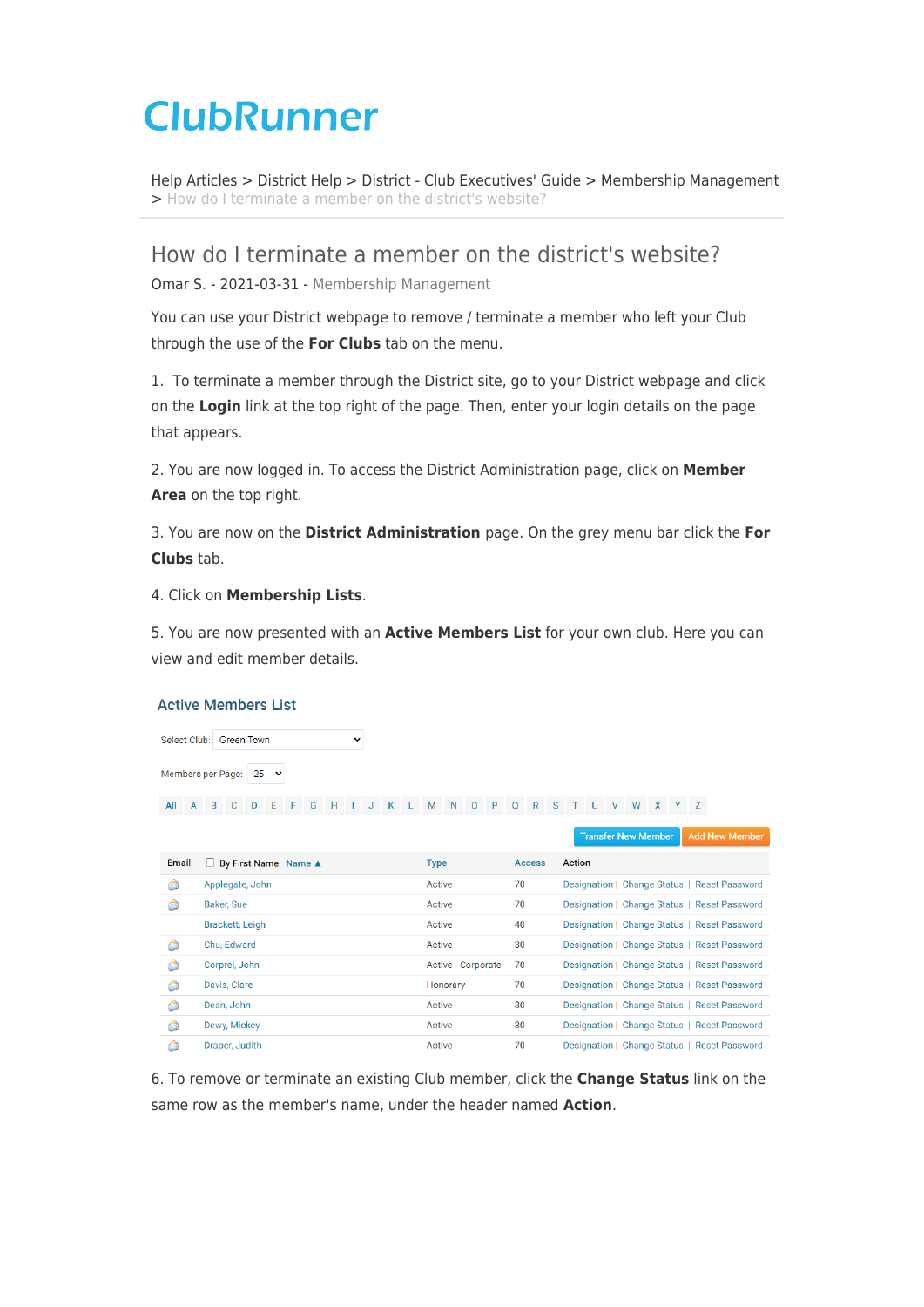**Active Members List** 

| Select Club:      |                     | <b>Green Town</b> |    |                        |   |   | $\check{ }$ |   |             |                    |   |    |               |   |               |  |                            |   |  |                                              |  |
|-------------------|---------------------|-------------------|----|------------------------|---|---|-------------|---|-------------|--------------------|---|----|---------------|---|---------------|--|----------------------------|---|--|----------------------------------------------|--|
| Members per Page: |                     |                   | 25 | $\check{ }$            |   |   |             |   |             |                    |   |    |               |   |               |  |                            |   |  |                                              |  |
| All               | B<br>$\overline{A}$ |                   | D  | E                      | G | H |             | K | M           | N                  | P |    | $\mathsf{R}$  | S |               |  | W                          | X |  |                                              |  |
|                   |                     |                   |    |                        |   |   |             |   |             |                    |   |    |               |   |               |  | <b>Transfer New Member</b> |   |  | <b>Add New Member</b>                        |  |
| <b>Email</b>      |                     |                   |    | □ By First Name Name ▲ |   |   |             |   | <b>Type</b> |                    |   |    | <b>Access</b> |   | <b>Action</b> |  |                            |   |  |                                              |  |
| Ġ.                |                     | Applegate, John   |    |                        |   |   |             |   | Active      |                    |   | 70 |               |   |               |  |                            |   |  | Designation   Change Status   Reset Password |  |
| A                 |                     | <b>Baker, Sue</b> |    |                        |   |   |             |   | Active      |                    |   | 70 |               |   | Designation   |  | <b>Change Status</b>       |   |  | <b>Reset Password</b>                        |  |
|                   |                     | Brackett, Leigh   |    |                        |   |   |             |   | Active      |                    |   | 40 |               |   |               |  |                            |   |  | Designation   Change Status   Reset Password |  |
| a                 |                     | Chu, Edward       |    |                        |   |   |             |   | Active      |                    |   | 30 |               |   |               |  |                            |   |  | Designation   Change Status   Reset Password |  |
| a                 |                     | Corprel, John     |    |                        |   |   |             |   |             | Active - Corporate |   | 70 |               |   |               |  |                            |   |  | Designation   Change Status   Reset Password |  |
| Ġ.                |                     | Davis, Clare      |    |                        |   |   |             |   |             | Honorary           |   | 70 |               |   |               |  |                            |   |  | Designation   Change Status   Reset Password |  |
| Ĝ.                |                     | Dean, John        |    |                        |   |   |             |   | Active      |                    |   | 30 |               |   |               |  |                            |   |  | Designation   Change Status   Reset Password |  |
| €                 |                     | Dewy, Mickey      |    |                        |   |   |             |   | Active      |                    |   | 30 |               |   |               |  |                            |   |  | Designation   Change Status   Reset Password |  |

Designation | Change Status | Reset Password

7. You are now on the Change Status page. There are three choices. Click on **Terminate Membership**.

Active

 $70$ 

#### **Change Status for Sue Baker**

Draper, Judith

**C** 

| Please choose one of the following options to continue making changes to this person's status.<br>To change status from Active to Other, please terminate membership first. |                                                                                          |  |  |  |  |  |
|-----------------------------------------------------------------------------------------------------------------------------------------------------------------------------|------------------------------------------------------------------------------------------|--|--|--|--|--|
|                                                                                                                                                                             |                                                                                          |  |  |  |  |  |
| <b>Terminate Membership</b>                                                                                                                                                 | Change this member to a former member; e.g. Ex Member, Duplicate, etc.                   |  |  |  |  |  |
| 0R                                                                                                                                                                          |                                                                                          |  |  |  |  |  |
| <b>Change Membership Status</b>                                                                                                                                             | Change this member from Active to Honorary                                               |  |  |  |  |  |
| 0R                                                                                                                                                                          |                                                                                          |  |  |  |  |  |
| <b>Edit Active Member Type</b>                                                                                                                                              | Edit this member's Active member type; e.g. Active - Satellite, Active - Corporate, etc. |  |  |  |  |  |

8. First, enter the date when the member became inactive. By default, this is set to the current date. However, you can select a future or past date as appropriate.

*Note:* Rotary Clubs cannot set the date of termination more than 30 days into the past or any future date due to Rotary International rules.

| <b>Sue Baker</b>             |  |  |  |  |  |  |  |
|------------------------------|--|--|--|--|--|--|--|
| Ex-Member as of: Mar 31 2021 |  |  |  |  |  |  |  |

9. Next, select the reason for removing the member. Click on the appropriate reason. If the reason is not listed, click **Other** and enter the reason in the field provided.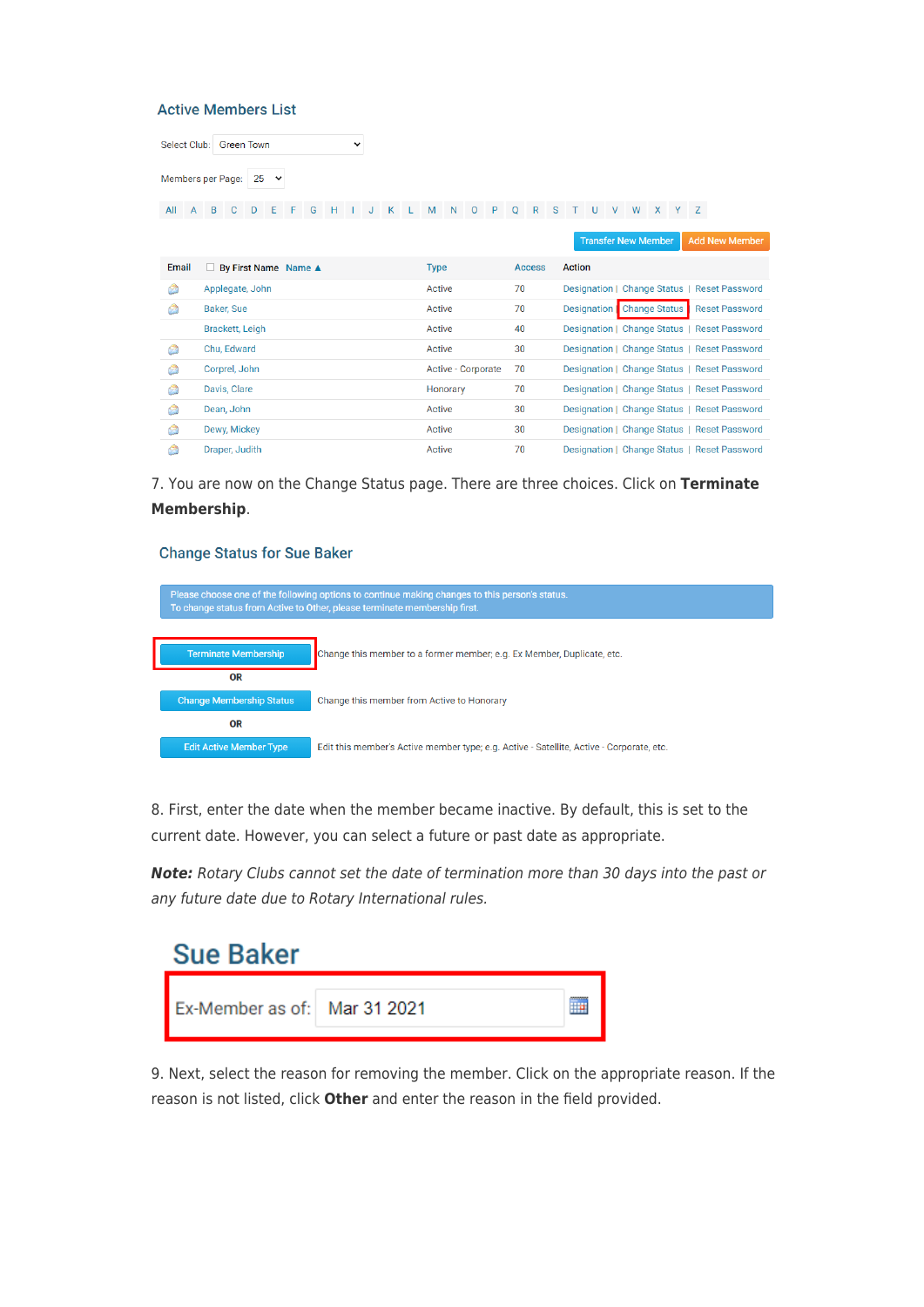## **Sue Baker**

Ex-Member as of: Mar 31 2021

Please indicate reason for termination:

|                           | Classification                 |
|---------------------------|--------------------------------|
|                           | <b>Business Transfer</b>       |
|                           | Moved                          |
|                           | Attendance                     |
|                           | <b>Business Pressure</b>       |
|                           | <b>Disinterest</b>             |
|                           | Health                         |
|                           | Deceased                       |
|                           | None Given                     |
|                           | Joined Other Club              |
|                           | <b>Family Obligations</b>      |
|                           | Duplicate record on ClubRunner |
|                           | Non-payment of club dues       |
|                           | By club for cause              |
|                           | Lack of participation          |
|                           | Other                          |
| If other, please specify: |                                |

Ħ

Report this termination to Rotary International

O Do NOT report this termination to Rotary International

Note: Rotary Clubs have the option of NOT notifying Rotary International of the membership change. If you do this you will have to login and terminate the member on MyRotary.org as well. If the "Do NOT" box is checked, this allows you to enter any date into the member's termination date, as long as it is after their join date, but this termination will not flow to RI.

10. After you have selected a reason, click Terminate Member.